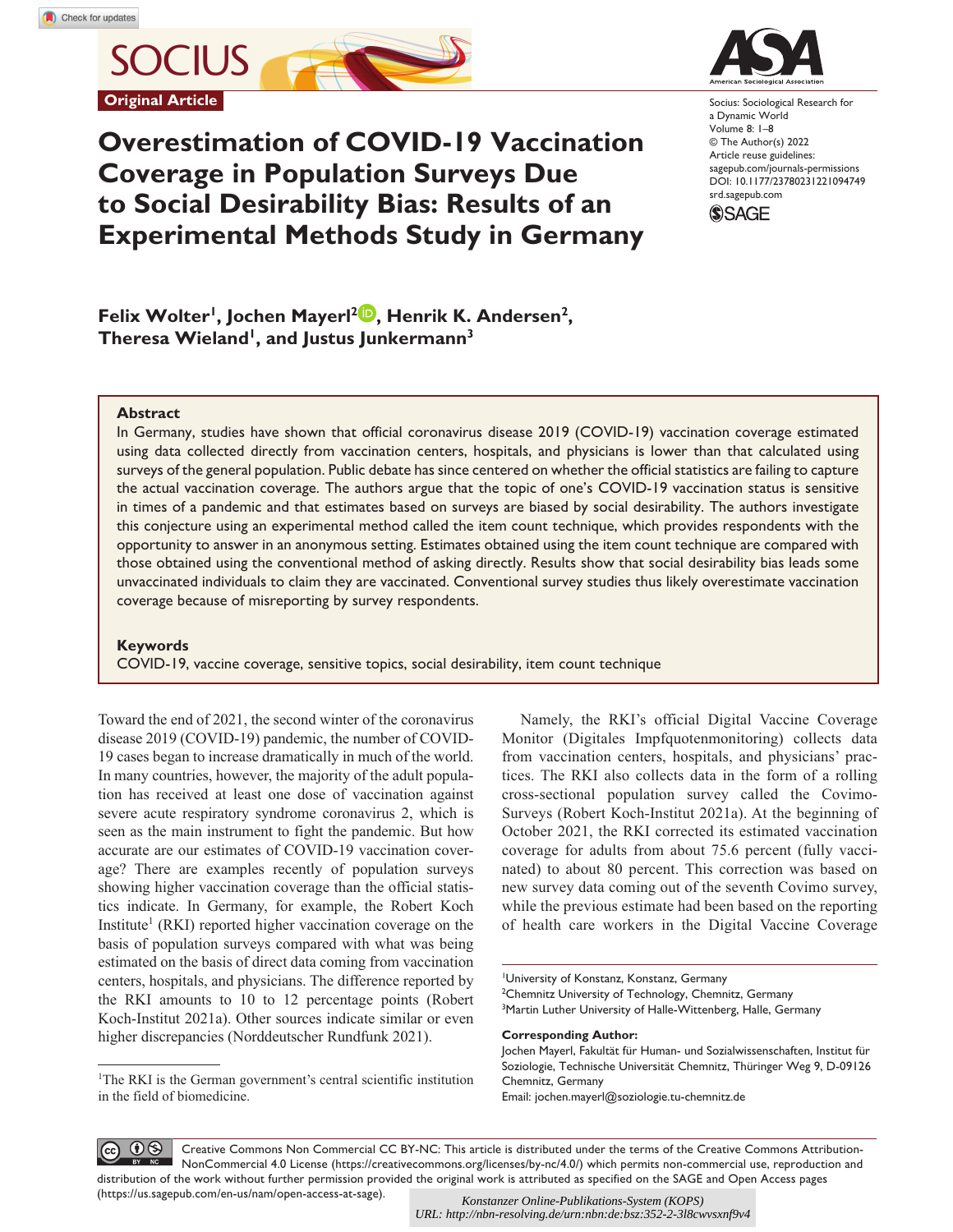Monitor. This would translate to about 3.5 million more fully vaccinated adults than previously believed (Die Bundesregierung 2021). The reason for this discrepancy was cited as having to do with incomplete data coming from vaccination centers, hospitals, and physicians (Tagesschau 2021), an explanation echoed by the federal health minister at the time, Jens Spahn (Die Bundesregierung 2021). The new vaccine coverage figure based on the survey data was presented as more reliable and a more accurate estimate of the true vaccination coverage.

In the present study we argue, however, that this discrepancy is likely due to the sensitive nature of the question of one's vaccination status and that social desirability and other problems related to question sensitivity are responsible for biasing vaccination estimates on the basis of survey data upward. It is a well-established empirical fact that when it comes to sensitive or socially loaded questions in surveys, misreporting by survey respondents occurs: negatively connoted or socially undesirable behaviors, attitudes, or traits are underreported, and positively connoted or social desirable ones are overreported (Krumpal 2013; Tourangeau and Yan 2007; Wolter 2012). Using an experimental survey setup, we investigate whether this also holds for survey questions on vaccination status. This is done by comparing estimates obtained from asking respondents directly about their vaccination status (as in the previously cited surveys) with estimates obtained using the so-called item count technique  $(ICT),$ <sup>2</sup> a survey method used to provide complete anonymity to respondents to report potentially sensitive information (Droitcour et al. 1991; Glynn 2013). Using data from a largescale experimental online survey in Germany  $(n = 2,641)$ , we show that estimated prevalence rates of having received at least one vaccination against the coronavirus are indeed significantly lower, with a difference of about 10 percentage points, when asking indirectly using ICT. Hence, our conclusion is that conventional survey questions on COVID-19 vaccination status yield (upwardly) biased results and should be interpreted with care.

Although the motivation for this study was taken from a concrete example in Germany and with a focus on question sensitivity and social desirability bias, the findings surely have implications for other parts of the world, potentially wherever survey data are used to estimate vaccine coverage. In fact, institutions in many countries use surveys to obtain vaccine coverage estimates by asking individuals directly about their vaccine status, such as the U.S. Census Bureau (2021), the Centers for Disease Control and Prevention (n.d.), Statistics Canada (2021), and the CoviPrev survey program in France (Santé Publique France 2021). Research in the United States has also shown that surveys on COVID-19 vaccination coverage may be severely distorted by issues other than social desirability bias, like the unrepresentativeness of (large online) samples and/or poor survey quality (Bradley et al. 2021). A second study also demonstrated upwardly biased differences of 7 to 8 percentage points between administrative vaccination figures and survey estimates (Nguyen et al. 2021). On the other hand, another study from the United States showed that survey estimates are fairly close to administrative data. However, this study also showed that "when polls differed from the CDC [official administrative] rate, they often came in higher rather than lower" (Hatley 2021). Our study adds to this literature and points to a possible bias that has not been addressed yet. Furthermore, we present an application of ICT on a survey question on COVID-19 vaccination for the first time, as we are unaware of any other study existing on this.

# **Background**

COVID-19 vaccination has turned into a hotly debated topic not just in Germany but in many other countries as well. On one hand, vaccinations are widely seen as the only way out of the pandemic: they help protect oneself and others (especially those who are unable to be vaccinated themselves), and they reduce symptomatic and serious cases of COVID-19 so that the virus would lose its potency if everyone was vaccinated (Robert Koch-Institut 2021a). This is additionally pressing as patients with COVID-19 put a strain on health care workers, force planned procedures and operations to be postponed, and, in countries with public health care systems, drain taxpayer money. The magazine *Der Spiegel* noted that in Germany in November 2021, 90 percent of those being treated for COVID-19 in intensive care were unvaccinated and that each intensive care stay can cost upward of €100,000 (Friedmann and Winter 2021). According to official RKI data for autumn 2021, COVID-19-related hospitalization incidence rates were about seven times higher for the unvaccinated population aged 18 to 59 years, and about 5 times higher for those 60 and older (Robert Koch-Institut 2021b).

On the other hand, the first approved COVID-19 vaccines were developed in an unprecedented time frame. It took less than one year for the vaccine from BioNTech and Pfizer to be approved for emergency use, whereas previous vaccines normally needed at least several years before approval (Ball 2021). Furthermore, two of the vaccines are of the highly innovative messenger ribonucleic acid type (from BioNTech/ Pfizer and Moderna), which differ from conventional vaccines. For these reasons, many individuals are skeptical and distrustful of the vaccine, though the proportion of such individuals varies widely from country to country (Ebrahimi et al. 2021). Other sources of distrust, such as misinformation and fake news on social and conventional media platforms, also contribute to vaccine skepticism and the even more harmful full-on antivaccination movement (Islam et al. 2021).

<sup>2</sup> ICT is also referred as "list experiment" or "unmatched count technique" in the literature.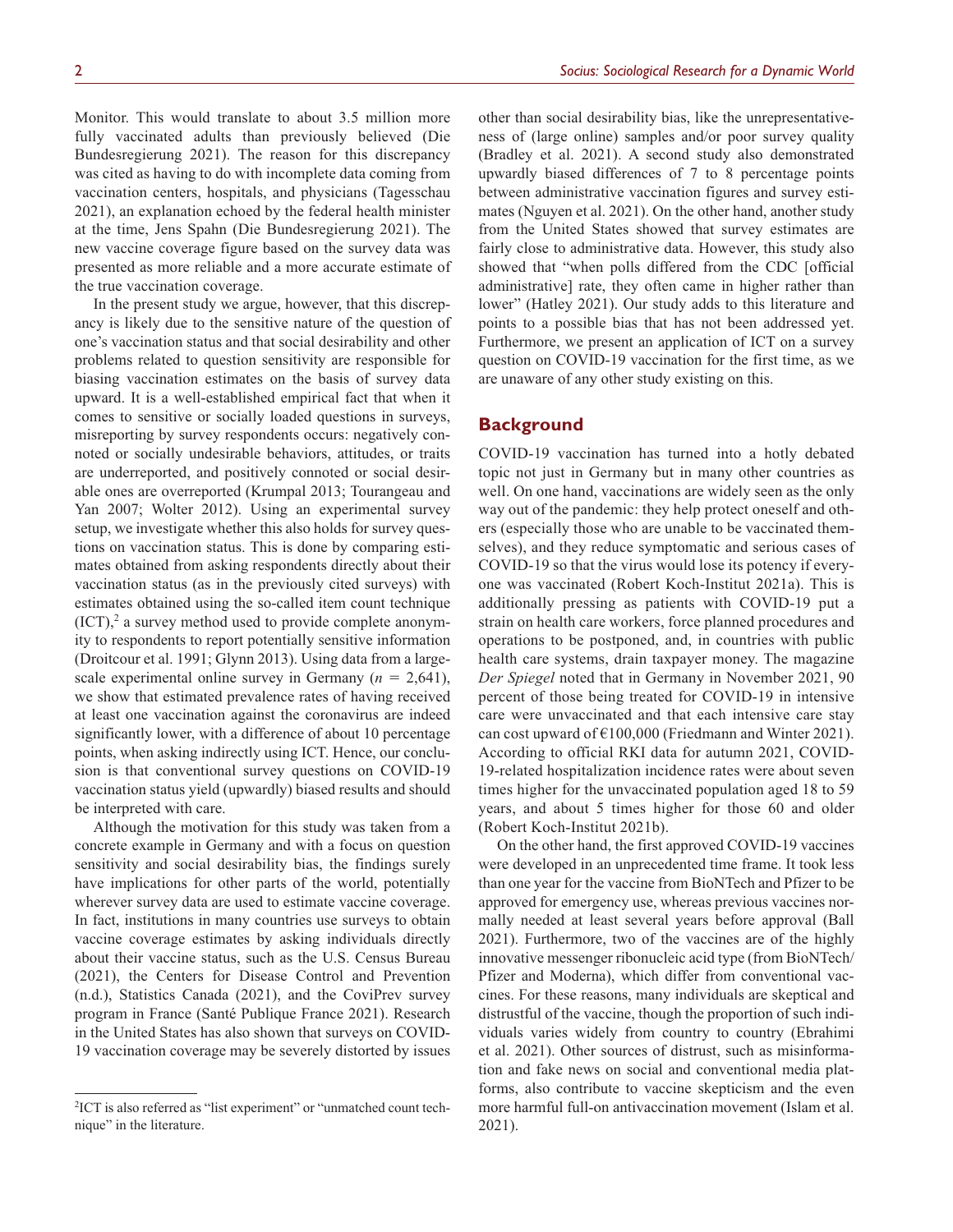Hence, it is not surprising that in some countries, the topic of vaccination has become a veritable powder keg, with the public as well as the media discussing whether vaccination and measures used by officials intended to increase pressure on unvaccinated individuals are creating a societal rift (Burkhardt 2021; Donocik 2021). For these reasons, we believe the question concerning one's vaccination status is highly sensitive in times of a pandemic.

Sensitive survey questions, in turn, are an age-old problem in survey methodology. Tourangeau and Yan (2007) defined sensitive topics in terms of (1) intrusiveness, (2) threat of disclosure, and (3) social desirability. Intrusive topics are those that concern taboo issues. They can be thought of as those kinds of questions that are "inappropriate in everyday conversation or out of bounds for the government to ask" (Tourangeau and Yan 2007:860). It is plausible that the issue of one's COVID-19 vaccination status has become so hotly debated that individuals may find questions concerning their vaccination status to be intrusive.

Threat of disclosure refers to questions that are sensitive because truthful answers could lead to negative consequences. Some obvious examples are drug use or infidelity, but one's COVID-19 vaccination status may also fall into this category. That is, although there does not currently exist a COVID-19 vaccination mandate in Germany, individuals, especially in certain jobs (physicians, elderly and daycare workers, etc.), may fear consequences if their (negative) vaccination status were to be revealed.

Finally, if respondents perceive getting the vaccination as the socially "desirable" thing to do, whether or not they themselves agree with this social expectation, they may feel pressure to state that they are vaccinated when they are in fact not. Normally, it is assumed that individuals deviate from the truth to avoid disapproval from interviewers or any third parties present during the interview situation. In online surveys, respondents generally do not have to fear direct disapproval because there is no interviewer present. In such cases, cognitive dissonance (Festinger 1957), i.e., the feeling of discomfort experienced when one's actions do not align with what one feels is expected, may also cause respondents to answer in a socially desirable way (Wolter 2012). In other words, it may cause discomfort for unvaccinated individuals to recognize the social pressure to get vaccinated.

Any one of these three explanations may cause some individuals in a survey to misreport their vaccination status. The fact that the topic of COVID-19 vaccination is highly sensitive, and because there exists a widely accepted social norm that the vaccination protects oneself and others, means the misreporting will be in the form of "overreporting," likely biasing survey estimates of COVID-19 vaccination coverage upward.

Survey methodologists have come up with several propositions intended to counteract the problem of misreporting to sensitive survey questions. Among them, ICT (Droitcour et al. 1991; Glynn 2013) has recently gained attention and

seems to outperform other techniques such as the randomized response technique (Fox and Tracy 1986) or the crosswise model (Yu, Tian, and Tang 2008). Recent meta-analyses have shown that ICT reduces misreporting compared with conventional direct questioning (DQ; Ehler, Wolter and Junkermann 2021; Li and van den Noortgate 2019). The idea behind ICT is to anonymize respondents' answers to survey questions so that respondents are better protected and social desirability stimulations are reduced. This is achieved by an experimental setup in which respondents answer several items at once by the use of item lists and count their affirmative answers to the whole list. This conceals the individual answer to the sensitive item of interest. Details about the ICT procedure are presented in the next section.

### **Method**

The data for this study stem from an online access panel survey among a quota sample of the German general population between the ages of 18 and 69 years. The field period lasted from September 10 to September 20, 2021. In total, 7,530 individuals were surveyed. The survey used quotas to ensure its representativeness in terms of sex, age, and federal state residence makeup.<sup>3</sup> With the help of a randomized mechanism, individuals were chosen to take part in the vaccination experiment to be described later. 2641 individuals took part in this portion of the experimental survey.

To examine whether survey-based estimates of COVID-19 vaccination coverage are biased, we compare an estimate based on the conventional method of simply asking directly about the individual's vaccination status (direct question, DQ) with an estimate obtained using ICT. ICT works by randomly assigning respondents into two groups. Each group is presented with several statements and asked to simply respond with the number of statements they agree with, or that apply to them, but not which statements. The first group, which is called the "short list" (SL) group, is presented with *k* harmless or "nonsensitive" statements. The second group is called the "long list" (LL) group, and they are presented with the same *k* nonsensitive items plus the sensitive item of interest. In our case, the sensitive item is whether or not an individual is vaccinated against the coronavirus. A simple difference in the average number of "yes" answers between the SL and LL

<sup>&</sup>lt;sup>3</sup>It is important to note that our estimated vaccination coverage should not be compared with estimates from the official channels, as our sample differs in important ways, especially in terms of age: by not including respondents older than 69 years, our estimates may be systematically lower than the true prevalence (as older individuals are the most likely to be vaccinated). However, we can make comparisons within the study, specifically between the experimental groups to assess the bias due to social desirability. This means the results will be generalizable in terms of any overreporting in survey-based studies, but the absolute levels in percentage of vaccinated individuals should not be generalized.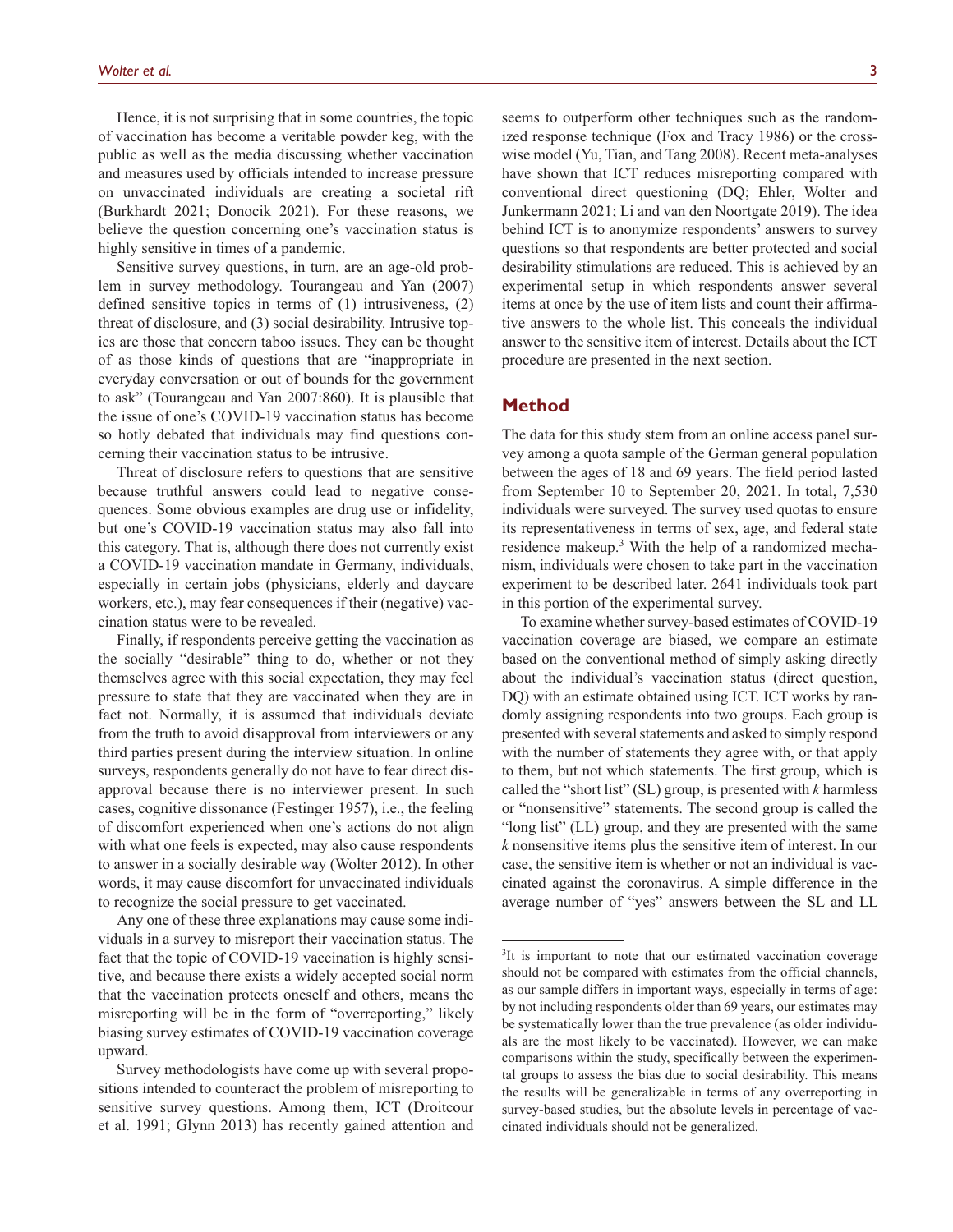| Group                 | Items                                                                         | n     |
|-----------------------|-------------------------------------------------------------------------------|-------|
| DO                    | "I have received at least one dose of vaccination against COVID-19." (yes/no) | 526   |
| <b>ICT</b> short list | "I was treated by a physician last week."                                     | 1.085 |
|                       | "I have never been diagnosed with cancer."                                    |       |
|                       | "Private health insurance should be abolished."                               |       |
|                       | "Alternative medicine like homeopathy is helpful."                            |       |
| ICT long list         | "I was treated by a physician last week."                                     | 1.030 |
|                       | "I have never been diagnosed with cancer."                                    |       |
|                       | "Private health insurance should be abolished."                               |       |
|                       | "Alternative medicine like homeopathy is helpful."                            |       |
|                       | "I have received at least one dose of vaccination against COVID-19."          |       |
|                       |                                                                               |       |

### **Table 1.** Experimental Design.

*Note*: DQ = direct questioning; ICT = item count technique. Translated from German.

#### **Table 2.** ICT Estimates.

| Group                                                                        | Mean  | Standard Error |       |  |
|------------------------------------------------------------------------------|-------|----------------|-------|--|
| ICT short list                                                               | .988  | .029           | 1,085 |  |
| ICT long list<br>the control of the control of the control of the control of | 2.738 | .033           | 1,030 |  |

*Note*: ICT = item count technique.

groups provides an estimate of the prevalence of the sensitive item (equation 1). The standard error takes into account the estimated sampling variances of both SL and LL groups (equation 2; Wolter and Laier 2014). Formally, the estimate,  $\hat{\pi}_{\text{ICT}}$ , and the variance,  $\text{Var}(\hat{\pi}_{\text{ICT}})$ , are given by

$$
\hat{\pi}_{ICT} = \overline{X}_{LL} - \overline{X}_{SL}
$$
 (1)

and

$$
Var\left(\hat{\pi}_{ICT}\right) = Var\left(\bar{X}_{LL}\right) + Var\left(\bar{X}_{SL}\right) \tag{2}
$$

where  $\bar{X}_{LL}$  and  $\bar{X}_{SL}$  are the sample means of the LL group and SL group, respectively, and  $Var\left(\bar{X}_{LL}\right)$  and  $Var\left(\bar{X}_{SL}\right)$ are their sampling variances (squared standard errors) estimated using conventional formulae.

The key to ICT is that at an individual level, there is no way to tell whether an individual is vaccinated or not.<sup>4</sup> But by comparing the means of the two groups, we get an estimate of the vaccination coverage at the aggregate level, because by randomizing the group assignment, the average number of "yes" answers for the *k* harmless questions is assumed to be equal. Hence, the difference in averages must therefore be the result of the sensitive item.

Table 1 presents the experimental design, the items used in the SL and LL group of the ICT procedure, and sample sizes of our study. In the DQ format, respondents were asked the question on COVID-19 vaccination directly. Allocation to the DQ group, the ICT SL group, and the ICT LL group was random.<sup>5</sup> If our hypothesis is correct that unvaccinated individuals will tend to misreport their status because of social desirability pressures, then the estimated prevalence in the DQ group should be higher than in the ICT group, for which the method affords complete anonymity to report the truth.

# **Results**

Estimates of the ICT SL and LL groups are reported in Table 2.<sup>6</sup> Applying equations 1 and 2 yields the estimates shown in Table 3, along with the estimated vaccination rate for the DQ group. According to the latter, about 85 percent of the respondents have received at least one vaccination dose against the coronavirus. The ICT estimate is only 75 percent. The difference of about 10 percentage points is statistically distinguishable from zero at  $\alpha = .03$  ( $z = 2.13$ ). We can state therefore that COVID-19 vaccination coverage on the basis of survey data using conventional DQ is susceptible to overreporting bias, and estimates based on this method are likely biased upward. There is much reason to believe that the

<sup>4</sup> Obviously, this holds only if not all items of the LL are answered in the affirmative or in the negative (floor and ceiling effects). To avoid this, the nonkey items are designed in a way that they contain both low- and high-prevalence items, making it unlikely that floor and ceiling effects occur.

<sup>5</sup> The survey contained further experimental groups devoted to other research problems. These cases are not included in the analysis in this article.

<sup>6</sup> R and Stata code and data to replicate the analysis can be found at [https://osf.io/rjf5e/.](https://osf.io/rjf5e/)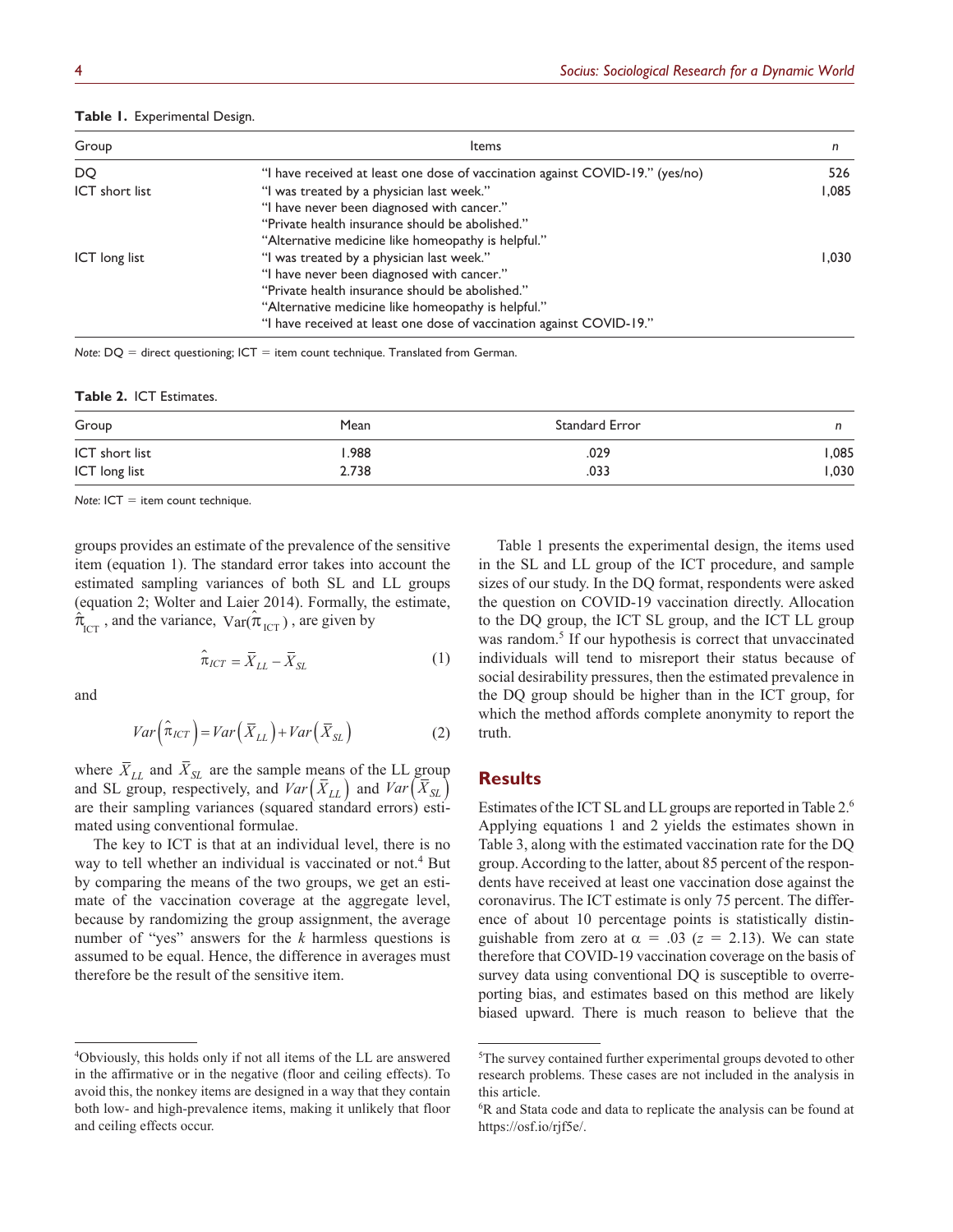| Question Type        | <b>Estimated Vaccination Coverage</b> | Standard Error |       |  |
|----------------------|---------------------------------------|----------------|-------|--|
| Direct questioning   | 84.8%                                 |                | 526   |  |
| Item count technique | 75.0%                                 | 4.3            | 2,115 |  |

**Table 3.** Estimated Vaccination Coverage.

**Table 4.** Subgroup Analysis: Reported Coronavirus Disease 2019 Vaccination by Question Format.

|                        | DQ    | ICT    | <b>Difference</b> | $p$ (Difference) | n     |
|------------------------|-------|--------|-------------------|------------------|-------|
| <b>Western Germany</b> | 86.3% | 78.4%  | 7.9               | .106             | 2,256 |
|                        | (1.6) | (4.6)  |                   |                  |       |
| Eastern Germany        | 75.3% | 55.0%  | 20.4              | .112             | 385   |
|                        | (5.0) | (11.8) |                   |                  |       |
| Male                   | 88.9% | 81.6%  | 7.3               | .258             | 1,341 |
|                        | (2.0) | (6.2)  |                   |                  |       |
| Female                 | 81.0% | 67.9%  | I 3. I            | .044             | 1,300 |
|                        | (2.4) | (6.1)  |                   |                  |       |
| Lower education        | 83.6% | 79.8%  | 3.8               | .479             | 1,954 |
|                        | (1.9) | (5.1)  |                   |                  |       |
| Higher education       | 88.5% | 61.7%  | 26.8              | .002             | 687   |
|                        | (2.8) | (8.3)  |                   |                  |       |

*Note*: Western Germany includes the city of Berlin. Higher education is made up of a university or university of applied science diploma. Values in parentheses are standard errors.  $DQ =$  direct questioning; ICT = item count technique.

aforementioned previous surveys (some of them conducted by the RKI) also suffer from this bias.<sup>7</sup>

We also carried out a subgroup analysis of the DQ-ICT difference by region (western vs. eastern Germany), gender, and education. Because of the limited statistical power of the ICT estimates, we present only some basic bivariate comparisons, shown in Table 4. The results are striking. Whereas for western Germans, men, and respondents without a university education, the DQ-ICT differences are lower than 10 percentage points and below conventional levels of statistical significance, we see large differences for the other groups, namely among eastern Germans, women, and highly educated respondents. This is plausible in the light of a social desirability interpretation: those respondents who tend to have a lower vaccination rate and/or those who feel a high pressure from social desirability norms (probably the highly educated in particular) are more prone to misreport their own vaccination status. Moreover, the findings of the subgroup comparisons can be taken as a further robustness check of the main message of our article, as we find upwardly inflated estimates of COVID-19 vaccination in all subgroups if DQ is applied.

# **Discussion**

Different methods tend to produce different results. The fact that COVID-19 vaccination coverage estimates differ depending on the method of data collection should come as no surprise to those in the scientific community. But such discrepancies are troublesome not only because they make it more difficult to develop prognoses and plan policy but also because they can undercut trust in governments and institutions, which is already at a premium in many regions in the ongoing pandemic.<sup>8</sup>

Our analysis of the use of survey data in estimating vaccine coverage underlines those difficulties: although surveys may be useful in the context of many other types of vaccines, we argue that the topic of COVID-19 vaccination in late 2021 is too sensitive to rely solely on survey data for coverage rates. Although it cannot be ruled out that official

<sup>&</sup>lt;sup>7</sup>For robustness analysis, we also performed a test for design effects as proposed by Blair and Imai (2012), with the result that there are no possibly biasing design effects. We further applied alternative maximum likelihood and nonlinear least squares ICT estimators as proposed by Blair and Imai as well. These estimators did not perform better (with respect to statistical efficiency and convergence) than the difference-in-means estimator presented above.

<sup>8</sup> In Germany, the RKI was heavily criticized for correcting its vaccination coverage estimates. The newspaper *Bild* printed the headline "Again and Again False Numbers from the RKI: The Corona-Chaos-Agency" (Bild 2021). The article continues, "The [RKI] is THE central institution of the Federal Government to monitor diseases. Since the beginning of the pandemic, the government has followed THEIR recommendations concerning Corona policies and depends on THEIR figures." The Twitter comments of this headline, for example, are filled with accusations that the government and its institutions are corrupt and deceitful, demonstrating how such discrepancies can fuel distrust in institutions and conspiracy theories in general [\(https://twitter.com/BILD/sta](https://twitter.com/BILD/status/1446511665256833048)[tus/1446511665256833048,](https://twitter.com/BILD/status/1446511665256833048) last accessed November 17, 2021).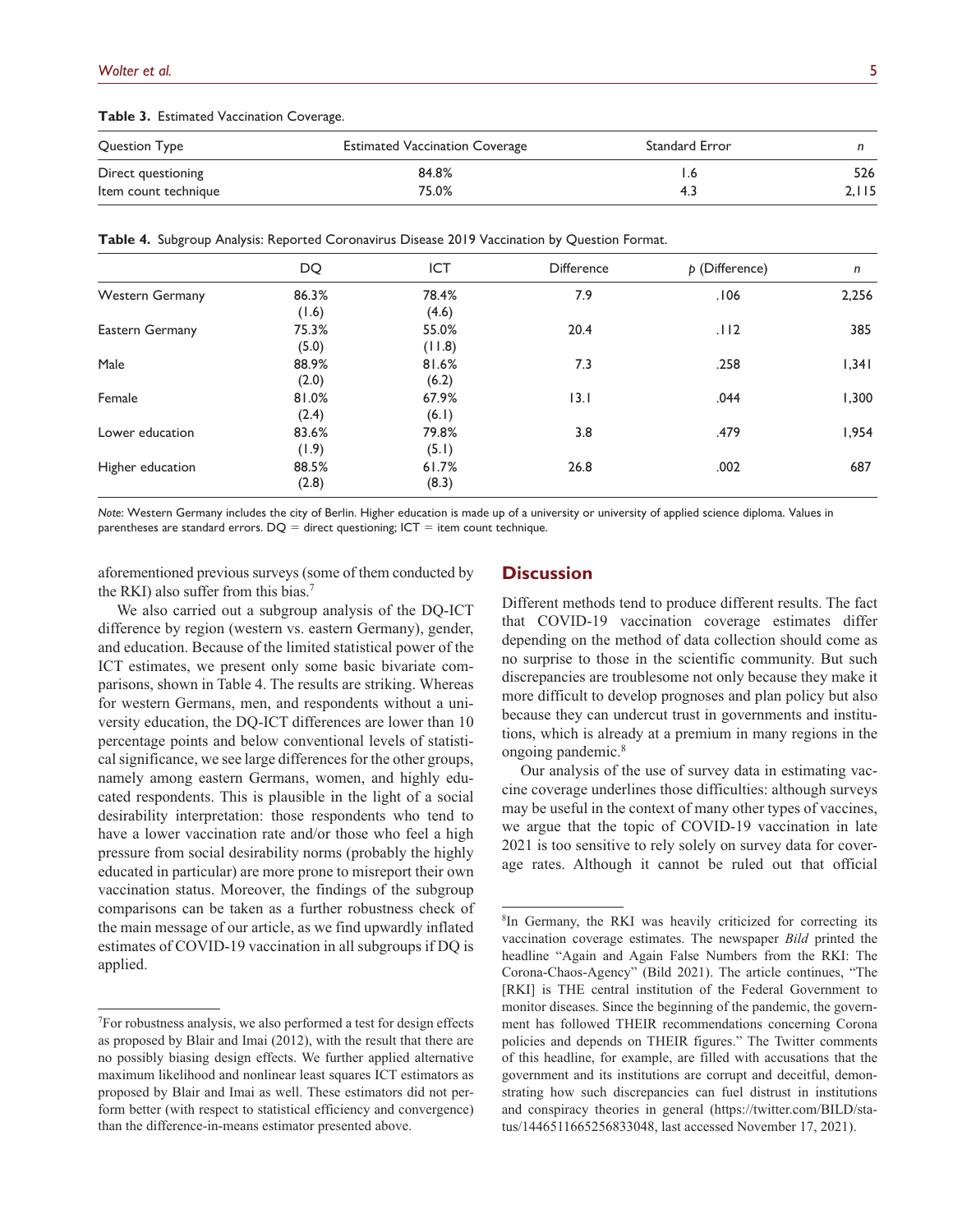statistics based on reporting by hospitals and physicians are not also biased (perhaps because of incomplete or erroneous reporting), we showed in this investigation that COVID-19 vaccination coverage on the basis of survey data is likely biased upward by social desirability. Providing individuals with an anonymous way to report their unvaccinated status resulted in an estimated vaccination coverage that was significantly lower than the one based on the conventional method of DQ.

However, there are some important limitations to note. First, this article is written within the context of Germany in the fall of 2021. The local situation may change in the future, and it may be that the topic of COVID-19 vaccination is not as sensitive in other parts of the world. In some countries, vaccination coverage is extremely high. For example, in Portugal and Singapore, nearly 90 percent of adults are fully vaccinated as of November 2021. This means that in those countries, the question of vaccine status is likely much less sensitive. After all, as Tourangeau and Yan (2007:860) noted, "a question about voting is not sensitive for a respondent who voted," so a question about one's vaccination status is likely not sensitive for someone who is vaccinated.

Another limitation of the study is that we cannot compare our survey estimates with the survey estimates of the RKI or any other institute, because our survey was a nonprobability sample of a particular group of Internet users. However, the randomized experimental design means that we can indeed compare estimates between groups (DQ and ICT) within the study. This also entails that although we have an unbiased estimate of the sample treatment effect (with high internal validity resulting from a strict experimental setup), we have no guarantee that the population treatment effect is the same. This relates both to the German population and to other countries. As we noted earlier, question sensitivity probably varies across different populations, and hence the treatment effect of applying ICT to survey questions on COVID-19 vaccination is likely to also vary. Moreover, we cannot make any statements about the validity of estimates on the basis of data collected directly from health officials and workers, such as those collected in the RKI's Digital Vaccine Coverage Monitor. It is possible that incomplete data transferred from vaccination centers, hospitals, and physicians may lead to other forms of bias (especially if the quality of the reporting is dependent on other unobserved factors).

Another issue is statistical power. If we follow the advice of Blair, Coppock, and Moor (2020), then our sample size implies a power of less than 80 percent for a given DQ-ICT difference of 10 percentage points. This is a notorious problem of ICT procedures, which always come with highly inflated standard errors compared with conventional estimates. With respect to future studies, we strongly recommend ensuring sufficiently large sample sizes on one hand and using more advanced ICT setups that help boost the statistical efficiency of the estimates on the other hand (for some propositions, see Aronow et al. 2015).

More work is needed to discover further sources of bias (e.g., reaching nonnative speakers in surveys) to get a better idea of the true vaccination coverage. Until then, discrepancies in statistics will continue to exist for well-known reasons such as sampling error, survey biases, systematic under- and overreporting by health organizations, and others. The ultimate goal should be to work toward understanding as many sources of bias and inaccuracy as possible in order to provide the general public with honest and transparent information and avoid confusion and the potential for misrepresentation of statistics.

### **Data**

Data and replication code for the analysis can be found at [https://](https://osf.io/rjf5e/) [osf.io/rjf5e/.](https://osf.io/rjf5e/)

# **Funding**

This study is part of the project Sensitive Questions and Social Desirability: Theory and Methods, funded by the German Research Foundation (grant WO 2242/1-1 to F.W. and MA 3267/7-1 to J.M.). The publication of this article was funded by Chemnitz University of Technology and by the Deutsche Forschungsgemeinschaft (DFG, German Research Foundation) – 491193532.

### **ORCID iD**

Jochen Mayerl **D** <https://orcid.org/0000-0002-4599-9976>

#### **References**

- Aronow, Peter M., Alexander Coppock, Forrest W. Crawford, and Donald P. Green. 2015. "Combining List Experiments and Direct Question Estimates of Sensitive Behavior Prevalence." *Journal of Survey Statistics and Methodology* 3(1):43–66.
- Ball, Philip. 2021. "What the Lightning-Fast Quest for COVID Vaccines Means for Other Diseases: The Speed Approach Used to Tackle SARS-CoV-2 Could Change the Future of Vaccine Science." *Nature* 589(7840):16–18.
- Bild. 2021. "Immer Wieder Falsche Zahlen beim RKI: Die Corona-Chaos-Behörde." Retrieved November 11, 2021. [https://www.bild.de/politik/inland/politik-inland/robert-koch](https://www.bild.de/politik/inland/politik-inland/robert-koch-institut-immer-wieder-falsche-zahlen-bei-der-corona-chaos-behoerde-77904988.bild.html)[institut-immer-wieder-falsche-zahlen-bei-der-corona-chaos](https://www.bild.de/politik/inland/politik-inland/robert-koch-institut-immer-wieder-falsche-zahlen-bei-der-corona-chaos-behoerde-77904988.bild.html)[behoerde-77904988.bild.html](https://www.bild.de/politik/inland/politik-inland/robert-koch-institut-immer-wieder-falsche-zahlen-bei-der-corona-chaos-behoerde-77904988.bild.html).
- Blair, Graeme, Alexander Coppock, and Margaret Moor. 2020. "When to Worry about Sensitivity Bias: A Social Reference Theory and Evidence from 30 Years of List Experiments." *American Political Science Review* 114(4):1297–1315.
- Blair, Graeme, and Kosuke Imai. 2012. "Statistical Analysis of List Experiments." *Political Analysis* 20(1):47–77.
- Bradley, Valerie C., Shiro Kuriwaki, Michael Isakov, Dino Sejdinovic, Xiao-Li Meng, and Seth Flaxman. 2021. "Unrepresentative Big Surveys Significantly Overestimated US Vaccine Uptake." *Nature* 600(7890):695–700.
- Burkhardt, Marcel. 2021. "Ein Piks mit 'Gewaltigem Sprengpotenzial.'" Retrieved November 16, 2021. [https://www.zdf](https://www.zdf.de/nachrichten/panorama/corona-impfung-gesellschaft-spaltung-100.html) [.de/nachrichten/panorama/corona-impfung-gesellschaft-spal](https://www.zdf.de/nachrichten/panorama/corona-impfung-gesellschaft-spaltung-100.html)[tung-100.html.](https://www.zdf.de/nachrichten/panorama/corona-impfung-gesellschaft-spaltung-100.html)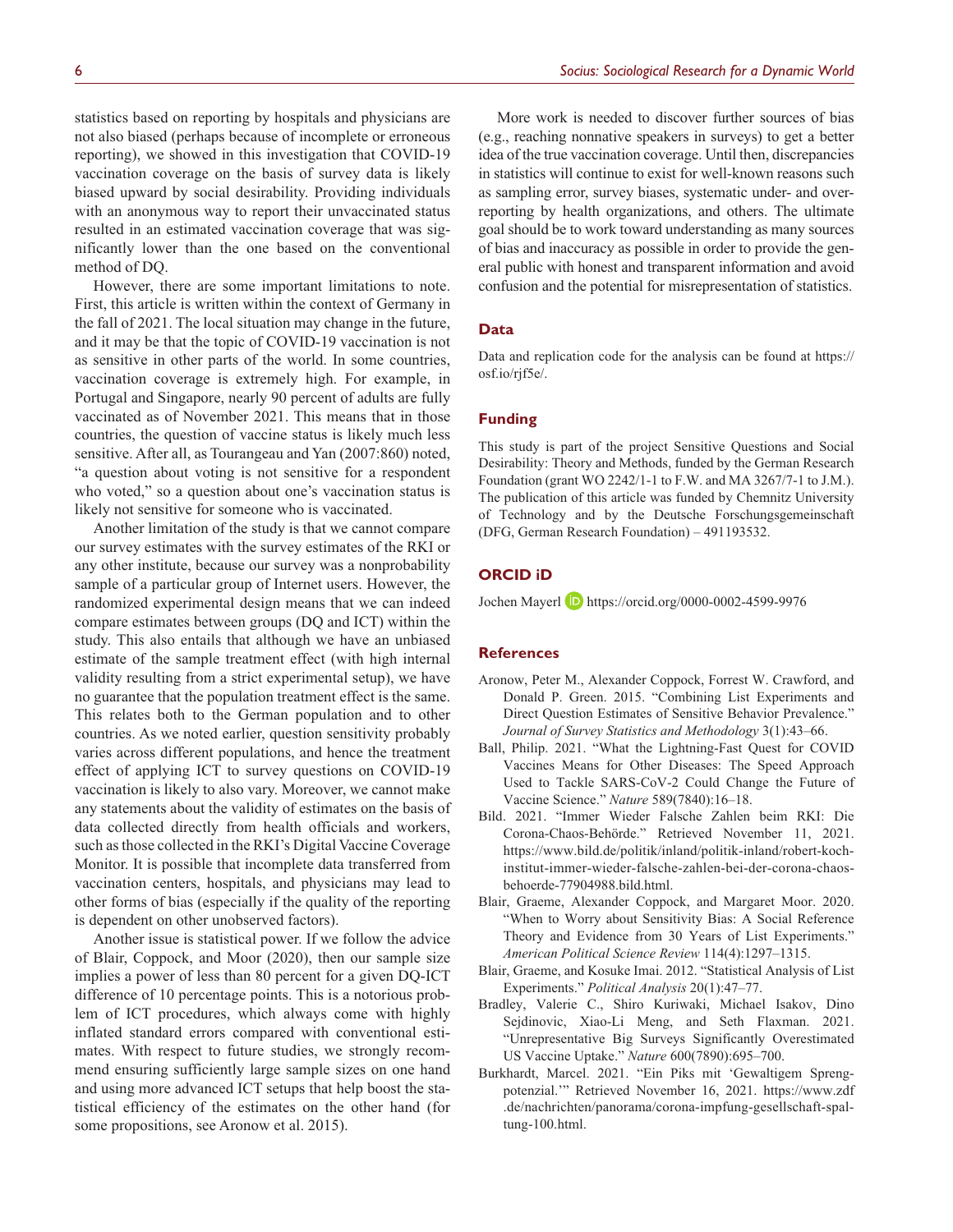- Centers for Disease Control and Prevention. N.d. "About the National Immunization Surveys (NIS)." Retrieved November 12, 2021. <https://www.cdc.gov/vaccines/imz-managers/nis/about.html>.
- Die Bundesregierung. 2021. "Impfquote Höher Als Angenommen." Retrieved November 11, 2021. [https://www.](https://www.bundesregierung.de/breg-de/themen/coronavirus/hoehere-impfquote-1966422?fbclid=IwAR2sxrRtvJ8wF15ICnygE2) [bundesregierung.de/breg-de/themen/coronavirus/hoehere](https://www.bundesregierung.de/breg-de/themen/coronavirus/hoehere-impfquote-1966422?fbclid=IwAR2sxrRtvJ8wF15ICnygE2)[impfquote-1966422?fbclid=IwAR2sxrRtvJ8wF15ICnygE2](https://www.bundesregierung.de/breg-de/themen/coronavirus/hoehere-impfquote-1966422?fbclid=IwAR2sxrRtvJ8wF15ICnygE2)– aA37NNG4EZTh9DVAqVBFaMM\_NsKjeNSXLn8.
- Donocik, David. 2021. "Spalten die Neuen Corona-Beschlüsse die Gesellschaft?" Retrieved November 16, 2021. [https://](https://www.br.de/nachrichten/bayern/spalten-die-neuen-corona-beschluesse-die-gesellschaft,ShhIFgp) [www.br.de/nachrichten/bayern/spalten-die-neuen-corona](https://www.br.de/nachrichten/bayern/spalten-die-neuen-corona-beschluesse-die-gesellschaft,ShhIFgp)[beschluesse-die-gesellschaft,ShhIFgp](https://www.br.de/nachrichten/bayern/spalten-die-neuen-corona-beschluesse-die-gesellschaft,ShhIFgp).
- Droitcour, Judith, Rachel A. Caspar, Michael L. Hubbard, Teresa L. Parsley, Wendy Visscher, and Trena M. Ezzati. 1991. "The Item Count Technique as a Method of Indirect Questioning: A Review of Its Development and a Case Study Application." Pp. 185–210 in *Measurement Errors in Surveys*, edited by P. P. Biemer, R. M. Groves, L. E. Lyberg, N. A. Mathiowetz, and S. Sudman. New York: John Wiley.
- Ebrahimi, Omid, Mariam Johnson, Sara Ebling, Ole Amundsen, Øyvind Halsøy, Asle Hoffart, and Nora Skjerdingstad, et al. 2021. "Risk, Trust, and Flawed Assumptions: Vaccine Hesitancy during the COVID-19 Pandemic." *Frontiers in Public Health* 9:700213.
- Ehler, Ingmar, Felix Wolter, and Justus Junkermann. 2021. "Sensitive Questions in Surveys: A Comprehensive Metaanalysis of Experimental Survey Studies on the Performance of the Item Count Technique." *Public Opinion Quarterly*  $85:6 - 27$ .
- Festinger, Leon. 1957. *A Theory of Cognitive Dissonance*. Stanford, CA: Stanford University Press.
- Friedmann, Jan, and Steffen Winter. 2021. "Geimpft, Genesen oder Gestorben." *Der Spiegel* (46):22–24.
- Fox, James Alan, and Paul E. Tracy. 1986. *Randomized Response: A Method for Sensitive Surveys*. Newbury Park, CA: Sage.
- Glynn, Adam N. 2013. "What Can We Learn with Statistical Truth Serum? Design and Analysis of the List Experiment." *Public Opinion Quarterly* 77:159–72.
- Hatley, Nick. 2021. "Polls on COVID-19 Vaccination Closely Align with CDC Data." Pew Research Center. Retrieved February 28, 2022. <https://pewrsr.ch/3tTQX7r>.
- Islam, Md Saiful, Abu-Hena Kamal, Alamgir Kabir, Dorothy Southern, Sazzad Khan, S. M. Murshid Hasan, and Tonmoy Sarkar, et al. 2021. "COVID-19 Vaccine Rumors and Conspiracy Theories: The Need for Cognitive Inoculation against Misinformation to Improve Vaccine Adherence." *PLoS ONE* 16(5):e0251605.
- Krumpal, Ivar. 2013. "Determinants of Social Desirability Bias in Sensitive Surveys: A Literature Review." *Quality & Quantity* 47(4):2025–47.
- Li, Jiayuan, and Wim van den Noortgate. 2019. "A Meta-analysis of the Relative Effectiveness of the Item Count Technique Compared to Direct Questioning." *Sociological Methods and Research*. Retrieved April 7, 2022. [https://journals.sagepub.](https://journals.sagepub.com/doi/10.1177/0049124119882468) [com/doi/10.1177/0049124119882468.](https://journals.sagepub.com/doi/10.1177/0049124119882468)
- Nguyen, Kimberly H., Peng-Jun Lu, Seth Meador, Mei-Chuan Hung, Katherine Kahn, Jessica Hoehner, and Hilda Razzaghi, et al. 2021. "Comparison of COVID-19 Vaccination Coverage Estimates from the Household Pulse Survey, Omnibus Panel

Surveys, and COVID-19 Vaccine Administration Data, United States, March 2021." Centers for Disease Control and Prevention. Retrieved March 2, 2022. [https://www.cdc.](https://www.cdc.gov/vaccines/imz-managers/coverage/adultvaxview/pubs-resources/covid19-coverage-estimates-comparison.html) [gov/vaccines/imz-managers/coverage/adultvaxview/pubs](https://www.cdc.gov/vaccines/imz-managers/coverage/adultvaxview/pubs-resources/covid19-coverage-estimates-comparison.html)[resources/covid19-coverage-estimates-comparison.html.](https://www.cdc.gov/vaccines/imz-managers/coverage/adultvaxview/pubs-resources/covid19-coverage-estimates-comparison.html)

- Norddeutscher Rundfunk. 2021. "Corona-Impfungen: Quote Laut RKI Vermutlich Deutlich Höher." Retrieved November 26, 2021. [https://www.ndr.de/nachrichten/info/](https://www.ndr.de/nachrichten/info/Corona-Impfungen-Quote-laut-RKI-vermutlich-deutlich-hoeher,impfungen244.html) [Corona-Impfungen-Quote-laut-RKI-vermutlich-deutlich](https://www.ndr.de/nachrichten/info/Corona-Impfungen-Quote-laut-RKI-vermutlich-deutlich-hoeher,impfungen244.html)[hoeher,impfungen244.html](https://www.ndr.de/nachrichten/info/Corona-Impfungen-Quote-laut-RKI-vermutlich-deutlich-hoeher,impfungen244.html).
- Robert Koch-Institut. 2021a. "COVID 19 Impfquoten-Monitoring in Deutschland (Covimo) Report 7." Retrieved November 26, 2021. [https://www.rki.de/DE/Content/InfAZ/N/Neuartiges\\_](https://www.rki.de/DE/Content/InfAZ/N/Neuartiges_Coronavirus/Projekte_RKI/covimo_studie.html;jsessionid=CFAD5BB9B8FCF11778601C220203C89D.internet061?nn=2444038) [Coronavirus/Projekte\\_RKI/covimo\\_studie.html;jsessionid=](https://www.rki.de/DE/Content/InfAZ/N/Neuartiges_Coronavirus/Projekte_RKI/covimo_studie.html;jsessionid=CFAD5BB9B8FCF11778601C220203C89D.internet061?nn=2444038) [CFAD5BB9B8FCF11778601C220203C89D.internet](https://www.rki.de/DE/Content/InfAZ/N/Neuartiges_Coronavirus/Projekte_RKI/covimo_studie.html;jsessionid=CFAD5BB9B8FCF11778601C220203C89D.internet061?nn=2444038) [061?nn=2444038.](https://www.rki.de/DE/Content/InfAZ/N/Neuartiges_Coronavirus/Projekte_RKI/covimo_studie.html;jsessionid=CFAD5BB9B8FCF11778601C220203C89D.internet061?nn=2444038)
- Robert Koch-Institut. 2021b. "Inzidenzen der Symptomatischen und Hospitalisierten COVID-19-Fälle nach Impfstatus." Retrieved November 25, 2021. [https://www.rki.de/DE/Content/InfAZ/N/](https://www.rki.de/DE/Content/InfAZ/N/Neuartiges_Coronavirus/Daten/Inzidenz_Impfstatus.html) [Neuartiges\\_Coronavirus/Daten/Inzidenz\\_Impfstatus.html](https://www.rki.de/DE/Content/InfAZ/N/Neuartiges_Coronavirus/Daten/Inzidenz_Impfstatus.html).
- Santé Publique France. 2021. "CoviPrev: Une Enquête pour Suivre l'Évolution des Comportements et de la Santé Mentale Pendant l'Épidémie de COVID-19." Retrieved November 25, 2021. [https://www.santepubliquefrance.fr/etudes-et-enquetes/](https://www.santepubliquefrance.fr/etudes-et-enquetes/coviprev-une-enquete-pour-suivre-l-evolution-des-comportements-et-de-la-sante-mentale-pendant-l-epidemie-de-covid-19#block-325952) [coviprev-une-enquete-pour-suivre-l-evolution-des-comporte](https://www.santepubliquefrance.fr/etudes-et-enquetes/coviprev-une-enquete-pour-suivre-l-evolution-des-comportements-et-de-la-sante-mentale-pendant-l-epidemie-de-covid-19#block-325952)[ments-et-de-la-sante-mentale-pendant-l-epidemie-de-covid-](https://www.santepubliquefrance.fr/etudes-et-enquetes/coviprev-une-enquete-pour-suivre-l-evolution-des-comportements-et-de-la-sante-mentale-pendant-l-epidemie-de-covid-19#block-325952)[19#block-325952.](https://www.santepubliquefrance.fr/etudes-et-enquetes/coviprev-une-enquete-pour-suivre-l-evolution-des-comportements-et-de-la-sante-mentale-pendant-l-epidemie-de-covid-19#block-325952)
- Statistics Canada. 2021. "COVID-19 Vaccination Coverage Survey (CVCS)." Retrieved November 12, 2021. [https://www23.stat](https://www23.statcan.gc.ca/imdb/p2SV.pl?Function=getSurvey&SDDS=5347)[can.gc.ca/imdb/p2SV.pl?Function=getSurvey&SDDS=5347.](https://www23.statcan.gc.ca/imdb/p2SV.pl?Function=getSurvey&SDDS=5347)
- Tagesschau. 2021. "Keine Exakten Angaben zur Impfquote." Retrieved November 11, 2021. [https://www.tagesschau.de/](https://www.tagesschau.de/inland/wieler-impfquote-101.html) [inland/wieler-impfquote-101.html](https://www.tagesschau.de/inland/wieler-impfquote-101.html).
- Tourangeau, Roger, and Ting Yan. 2007. "Sensitive Questions in Surveys." *Psychological Bulletin* 133(5):859–83.
- U.S. Census Bureau. 2021. "Household Pulse Survey COVID-19 Vaccination Tracker." Retrieved November 12, 2021. [https://](https://www.census.gov/library/visualizations/interactive/household-pulse-survey-covid-19-vaccination-tracker.html) [www.census.gov/library/visualizations/interactive/household](https://www.census.gov/library/visualizations/interactive/household-pulse-survey-covid-19-vaccination-tracker.html)[pulse-survey-covid-19-vaccination-tracker.html.](https://www.census.gov/library/visualizations/interactive/household-pulse-survey-covid-19-vaccination-tracker.html)
- Wolter, Felix. 2012. *Heikle Fragen in Interviews: Eine Validierung der Randomized Response-Technik*. Wiesbaden, Germany: Springer VS.
- Wolter, Felix, and Bastian Laier. 2014. "The Effectiveness of the Item Count Technique in Eliciting Valid Answers to Sensitive Questions: An Evaluation in the Context of Self-Reported Delinquency." *Survey Research Methods* 8(3):153–68.
- Yu, Jun-Wu, Guo-Liang Tian, and Man-Lai Tang. 2008. "Two New Models for Survey Sampling with Sensitive Characteristic: Design and Analysis." *Metrika* 67(3):251–63.

### **Author Biographies**

**Felix Wolter** is a postdoctoral researcher and lecturer at the Cluster of Excellence "The Politics of Inequality" and the Sociology Department at the University of Konstanz. His research interests include survey methodology with a specialization in sensitive survey questions and factorial survey experiments, social inequality and social stratification, and rational choice and game theory.